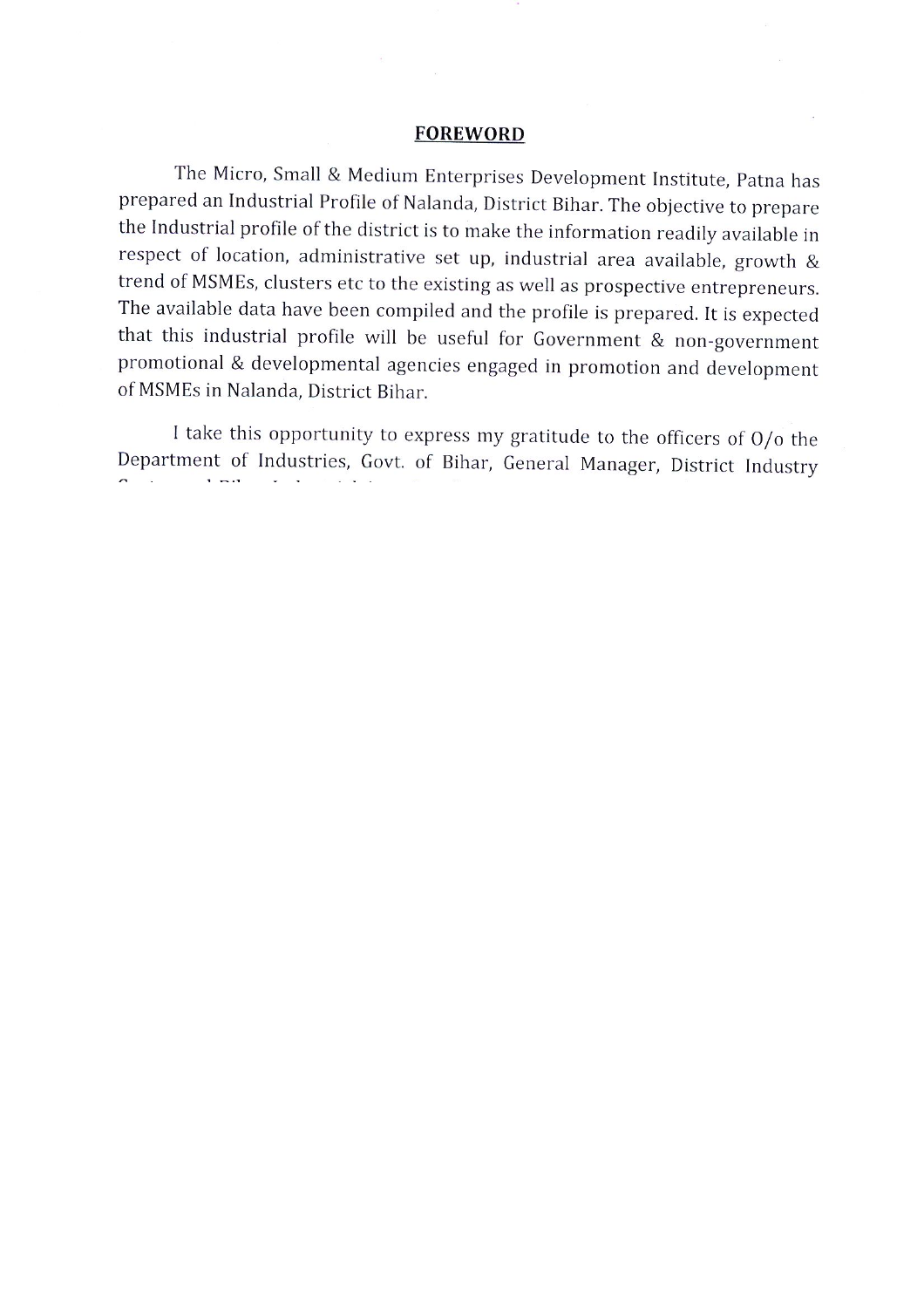## Contents

| S. No. | <b>Topic</b>                                                                     | Page No. |
|--------|----------------------------------------------------------------------------------|----------|
| 1.     | General Characteristics of the District                                          | 04       |
| 1.1    | Location & Geographical Area                                                     | 04       |
| 1.2    | Topography                                                                       | 04       |
| 1.3    | Availability of Minerals.                                                        | 05       |
| 1.4    | Forest                                                                           | 05       |
| 1.5    | Administrative set up                                                            | 05       |
| 2.     | District at a glance                                                             | 05       |
| 2.1    | Existing Status of Industrial Area in the District Nalanda                       | 09       |
| 3.     | Industrial Scenario Of Nalanda District                                          | 09       |
| 3.1    | Industry at a Glance                                                             | 09       |
| 3.2    | Year Wise Trend Of Units Registered                                              | 10       |
| 3.3    | Details Of Existing Micro & Small Enterprises & Artisan Units In The<br>District | 11       |
| 3.4    | Large Scale Industries / Public Sector undertakings                              | 11       |
| 3.5    | Major Exportable Item                                                            | 12       |
| 3.6    | <b>Growth Trend</b>                                                              | 12       |
| 3.7    | Vendorisation / Ancillarisation of the Industry                                  | 12       |
| 3.8    | <b>Medium Scale Enterprises</b>                                                  | 12       |
| 3.8.1  | List of the units in Nalanda District & near by Area                             | 12       |
| 3.8.2  | Major Exportable Item                                                            | 12       |
| 3.9    | Service Enterprises                                                              | 12       |
| 3.9.2  | Potentials areas for service industry                                            | 12       |
| 3.10   | <b>Potential for new MSMEs</b>                                                   | 12       |
| 4.     | Existing Clusters of Micro & Small Enterprise                                    | 12       |
| 4.1    | Detail Of Major Clusters                                                         | 12       |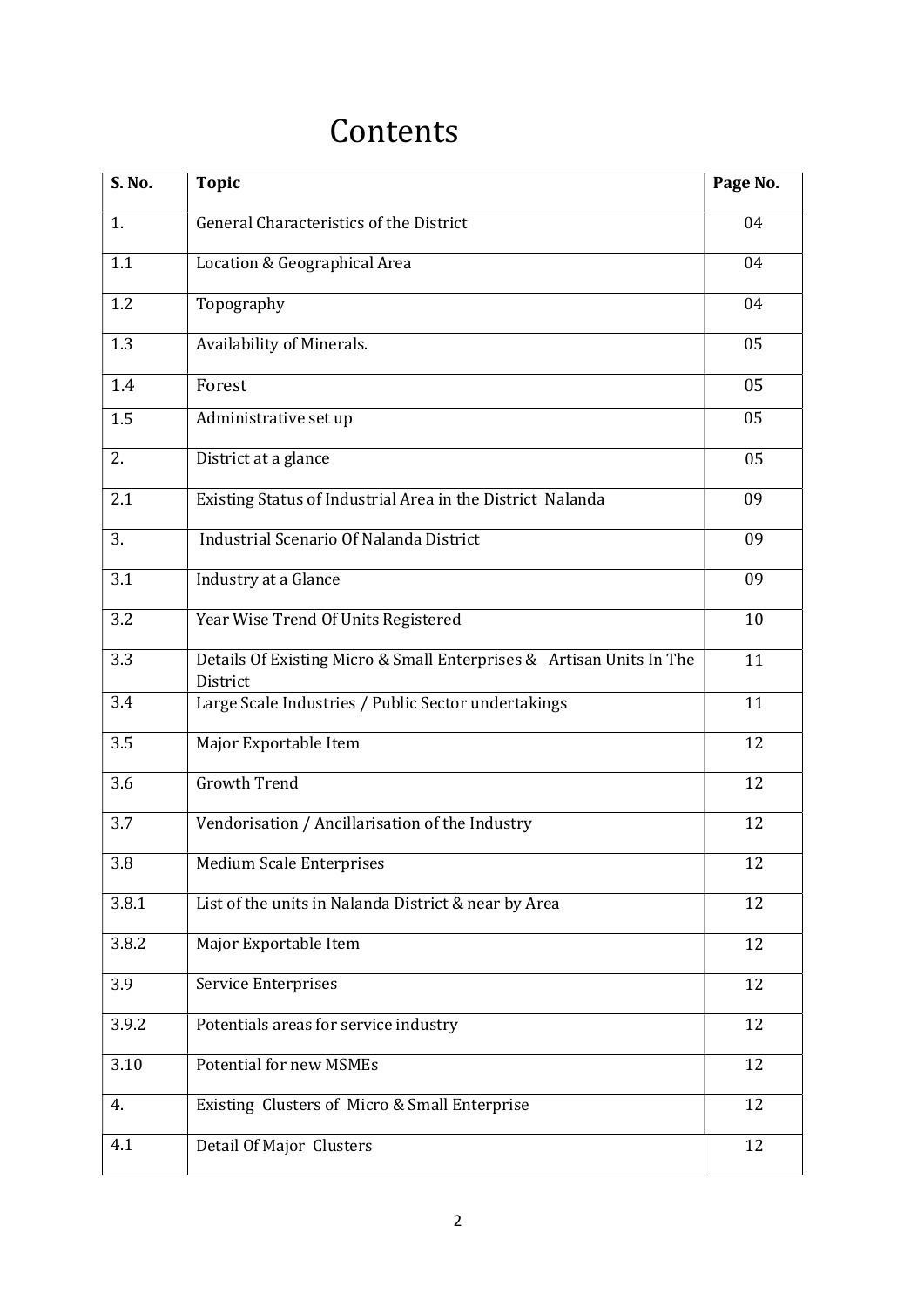| 4.1.1 | Manufacturing Sector                                                          | 12 |
|-------|-------------------------------------------------------------------------------|----|
| 4.1.2 | Service Sector                                                                | 12 |
| 4.2   | Details of Identified cluster (Silaw Ka Khaja)                                | 13 |
| 4.2.1 | Leather Shoes and Chappal                                                     | 14 |
| 5.    | General issues raised by industry association during the course of<br>meeting | 15 |
| 6     | Steps to set up MSMEs                                                         | 15 |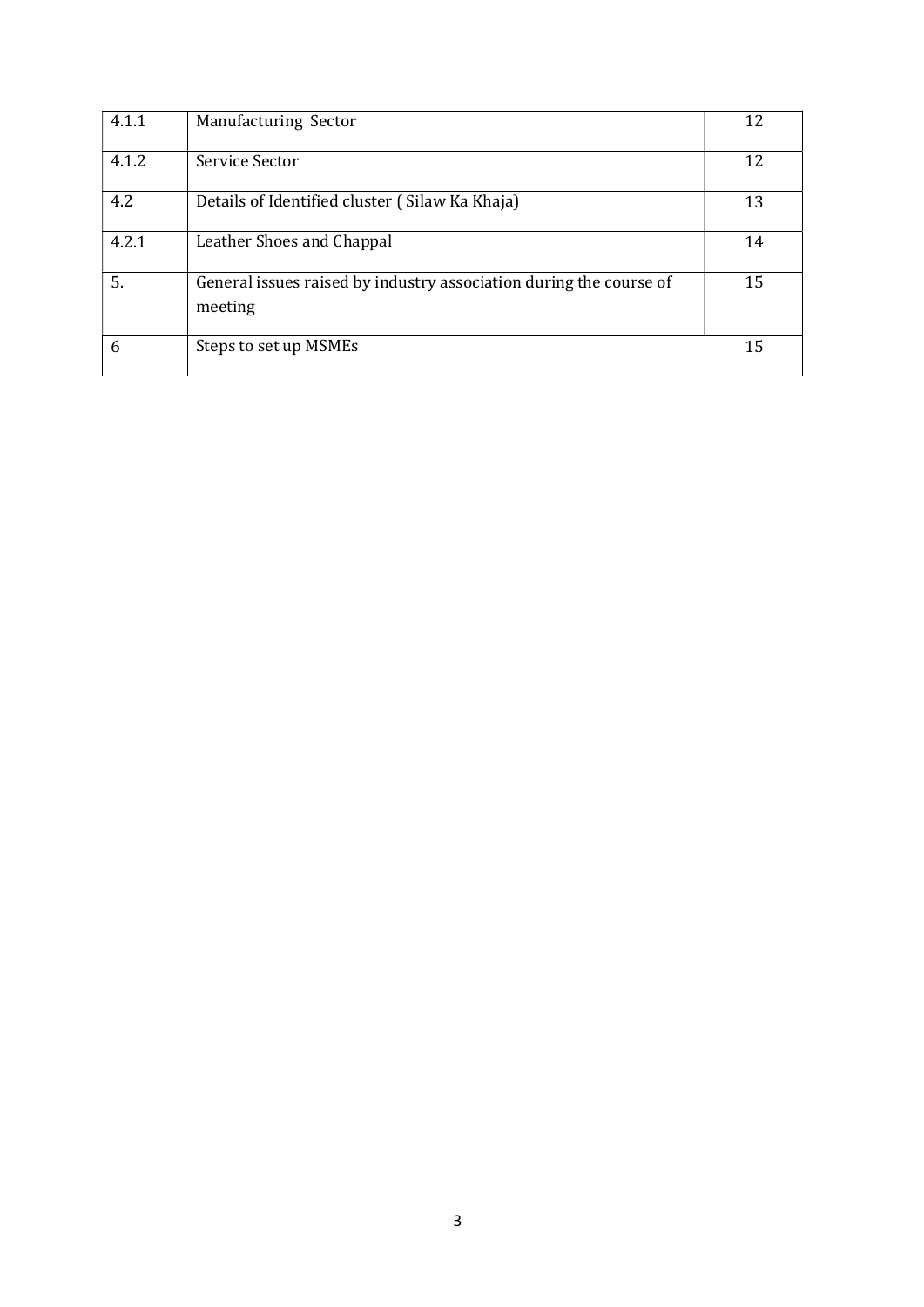## Brief Industrial Profile of Nalanda District

#### 1. General Characteristics of the District

Nalanda at a Glance:- Nalanda is a historic site located close to Patna, the Capital of Bihar. Nalanda is famous all over the world for the ancient international Monastic University established in 5<sup>th</sup> Century BC, which taught Vedas, Logic, Medicine, Meta Physics, Prose Composition and Rhetoric. Nalanda District is popularly known as Biharsharif. The river phalgu and mohane flows through the District of Nalanda. The various Sub Division of the District are Biharsharif, Rajgir and Hilsa. The District is divided into Blocks of Giriyak, Rahui, Nursarai, Harnaut, Chandi, Islampur, Rajgir, Asthawan, Sarmera, Hilsa, Biharsharif, Ekangarsarai, Ben, Nagarnausa, Karaiparsurai, Silao, Parwalpur, Katrisarai, Bind and Tharthari. The District spread over the area of 2,355 sq.km.as per census 2011. The total population of the District is 28, 72,523. Nalanda District basically based on Agriculture and Tourist. The farmer mainly grow Paddy, apart from it they grow Potato and onion. Few people of the District are also involved in Handloom Weaving. Since the District is a famous tourist destination, tourism plays a vital role in the economy of Nalanda.

**1.1 Location & Geographical Area.** The Nalanda District is located in the Indian State of Bihar about 88 Kilometre South East of Patna. Nalanda district occupies an area of 2,355 square kilometres (909 sq mi), comparatively equivalent to Canada's Cornwall Island. Nalanda District is one of the thirty eight district of Bihar state and Biharsharif town is the administrative headquarter of this district. Nalanda district is a part of Patna Division.

Rivers: Phalgu, Mohane, Jirayan, Kumbhari

- **1.2 Topography:** The Nalanda District divided in two main parts
- (1) Hills Land of Rajgir and Giriyak
- (2) Cultivated Agriculture Land

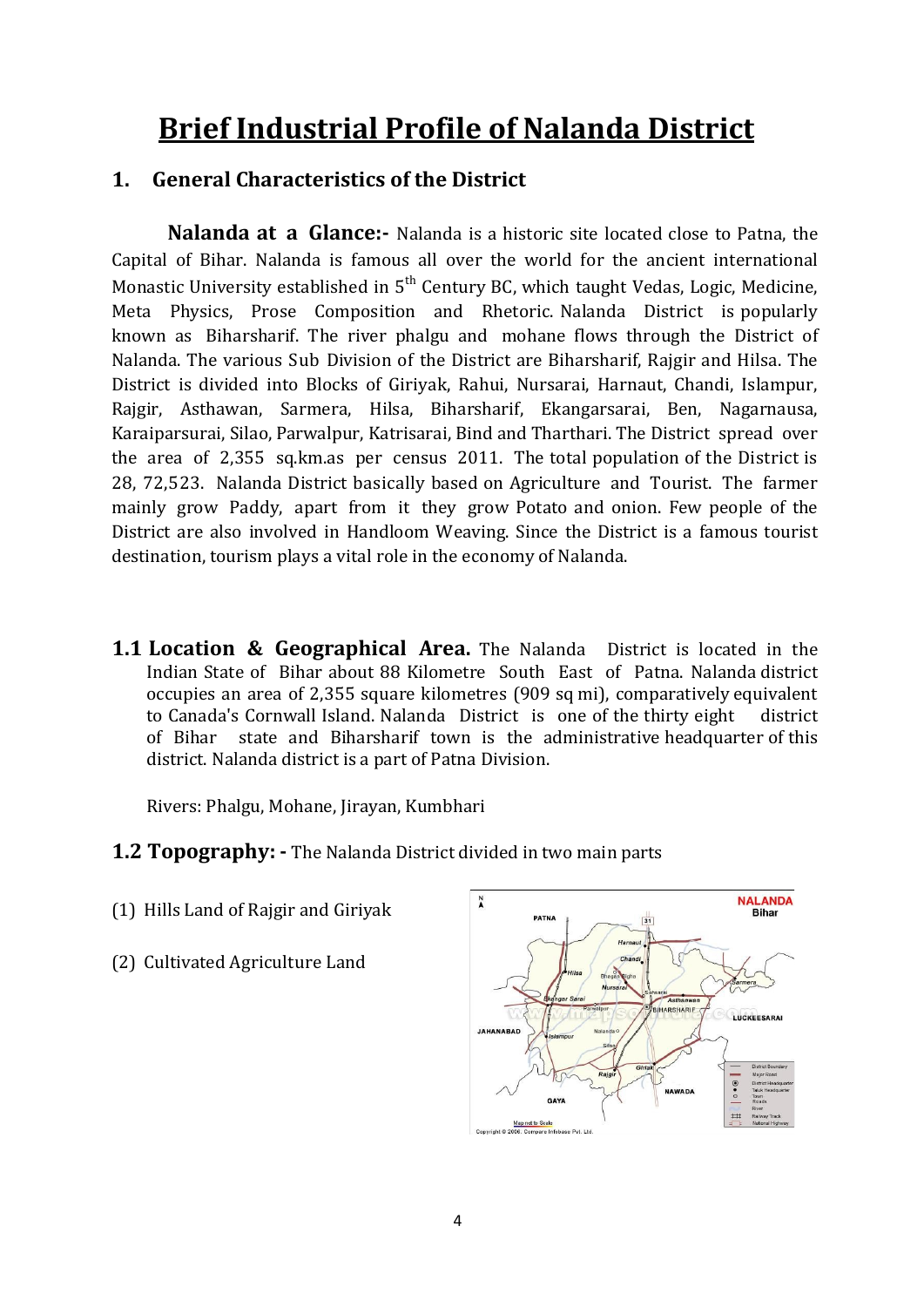1.3 Availability of Minerals. In Nalanda District only minor Minerals like Sand and Bricks are available and no Major Minerals available in the district.

1.4 FOREST:- The Nalanda District have total Forest area of 4462 Hectare of 1.91 % of total Georaphical Area. The Forest is mainly situated in Giriyak and Rajgir Blocks.

1.5 Administrative set up: - Nalanda District is one of the most important district in Bihar. It is divided into 3 revenue Sub- Division and 20 Anchals consisting of 1084 Revenue Villages out of three Revenue Sub-Division , Biharsharif is Sadar Sub- Division and most Urbanized. Hilsa Sub – Division is predominantly rural and agricultural. Rajgir smallest Sub-Division of the three is most important from tourism perspective. Rajgir, Nalanda remain, Pawapuri are in Rajgir Sub-Division.

| S.No         | <b>Particular</b>            | Year | Unit           | <b>Statistics</b>                 |  |  |  |  |
|--------------|------------------------------|------|----------------|-----------------------------------|--|--|--|--|
| $\mathbf{1}$ | <b>Geographical features</b> |      |                |                                   |  |  |  |  |
|              |                              |      |                |                                   |  |  |  |  |
| (A)          | Geographical Data            | 2012 |                |                                   |  |  |  |  |
|              | i) Latitude                  |      |                | $24^{\circ}$ to $25^{\circ}$ -27' |  |  |  |  |
|              | ii) Longitude                |      |                | $85^0 - 18$ to $85^0$ 56'         |  |  |  |  |
|              | iii) Geographical Area       | 2012 | Hectares       | 2355 sq.Km                        |  |  |  |  |
|              |                              |      |                | 237065 Ha                         |  |  |  |  |
| (B)          | <b>Administrative Units</b>  |      |                |                                   |  |  |  |  |
|              | i) Sub divisions             |      | N <sub>o</sub> | 03                                |  |  |  |  |
|              | ii) Tehsils                  |      | N <sub>o</sub> | 20                                |  |  |  |  |
|              | iii) Sub-Tehsil              |      | N <sub>o</sub> |                                   |  |  |  |  |

## 2. District at a glance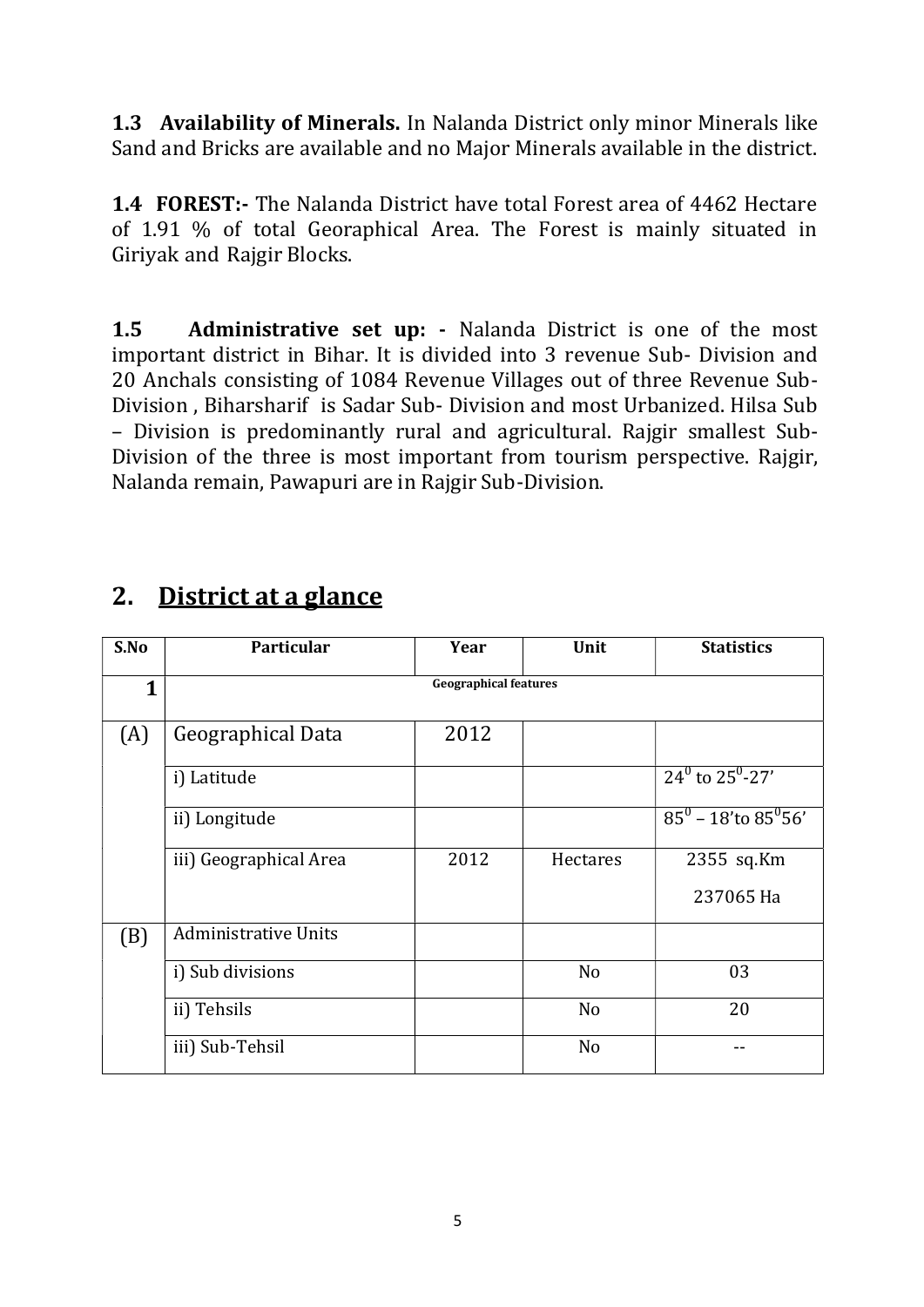|     | iv) Patwar Circle              |             | No                            |             |
|-----|--------------------------------|-------------|-------------------------------|-------------|
|     | v) Panchayat Samiti            |             | No                            | $-$         |
|     | vi) Nagar Nigam                |             | No                            | 01          |
|     | vii) Nagar Palika              |             | No                            | 04          |
|     | viii) Gram Panchayats          |             | N <sub>o</sub>                | 249         |
|     | xi) Revenue villages           |             | N <sub>o</sub>                | 1084        |
|     | x) Assembly Area               |             | No                            | 07          |
| 2.  | Population                     |             | Total population :- 28,72,523 |             |
| (A) | Sex-wise                       |             |                               |             |
|     | i) Male                        | 2011        |                               | 14,95,577   |
|     | ii) Female                     | 2011        |                               | 13,76,946   |
| (B) | <b>Rural Population</b>        | 2011        |                               | 24,14,930   |
|     |                                |             |                               |             |
| 3.  | <b>Agriculture</b>             |             |                               |             |
| A.  | Land utilization               |             |                               |             |
|     | i) Total Area                  | 2010-11     | Hectare                       | 2,34,909.00 |
|     | ii) Forest cover               | 2010-11     | $\boldsymbol{a}$              | 4,462.60    |
|     | iii) Non Agriculture Land      | 2010-11     | $\pmb{\mathfrak{c}}$          | 39,357.00   |
|     | v) Cultivable Barren land      | $2010 - 11$ | $\boldsymbol{a}$              | 1,91,090.00 |
| 4.  | <b>Forest</b>                  |             |                               |             |
|     | (i) Forest                     | 2010-11     | Ha.                           | 4462.60     |
| 5.  | <b>Livestock &amp; Poultry</b> |             |                               |             |
| A.  | Cattle                         |             |                               |             |
|     | i) Cows                        | 2007        | Nos.                          | 101533      |
|     | ii) Buffaloes                  | 2007        | Nos.                          | 345923      |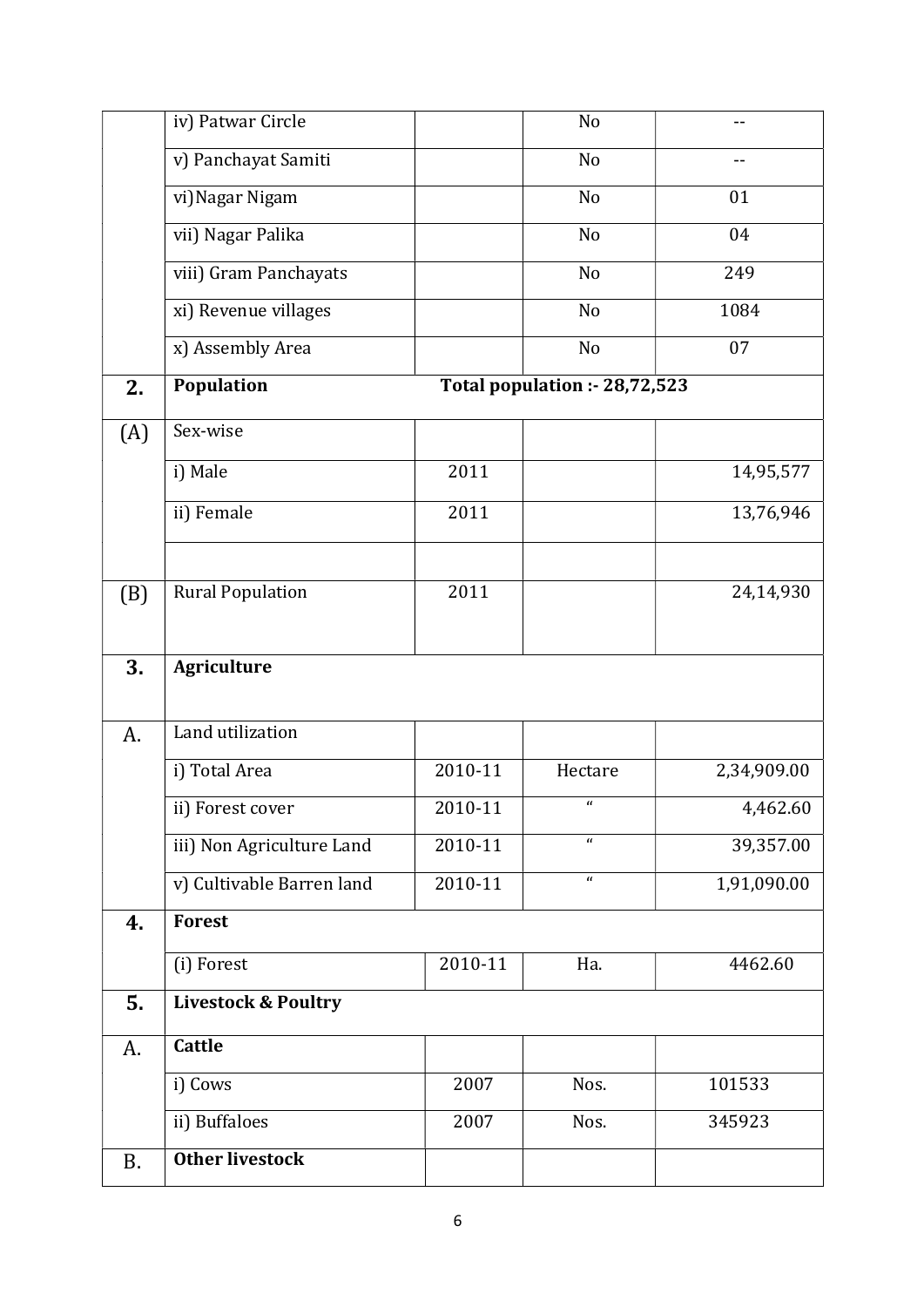| 2007    | Nos.                | 155764    |
|---------|---------------------|-----------|
| 2007    | Nos.                | 12762     |
| 2007    | Nos.                | 26312     |
| 2007    | Nos.                | 6204      |
|         |                     |           |
| 2010-11 | <b>Kms</b>          | 33 Km     |
|         |                     |           |
| 2010-11 | <b>Kms</b>          | 47 Km     |
| 2010-11 | <b>Kms</b>          | 100.4 Km  |
| 2010-11 | Kms                 | 147 Km    |
| 2010-11 | <b>Kms</b>          | <b>NA</b> |
| 2010-11 | Kms                 | 121 Km    |
| 2010-11 | <b>Kms</b>          | <b>NA</b> |
|         |                     |           |
| 2010-11 |                     | 2044 Nos. |
| 2010-11 | Nos.                | 404 Nos.  |
| 2010-11 | Nos.                | 15 Nos.   |
| 2010-11 | Nos./1000<br>person | 0.72      |
| 2010-11 | No. Per KM.         | <b>NA</b> |
| 2010-11 | No.                 | 54        |
| 2010-11 | No.                 | 97        |
| 2010-11 | No.                 | <b>NA</b> |
|         |                     |           |
|         |                     |           |
|         |                     |           |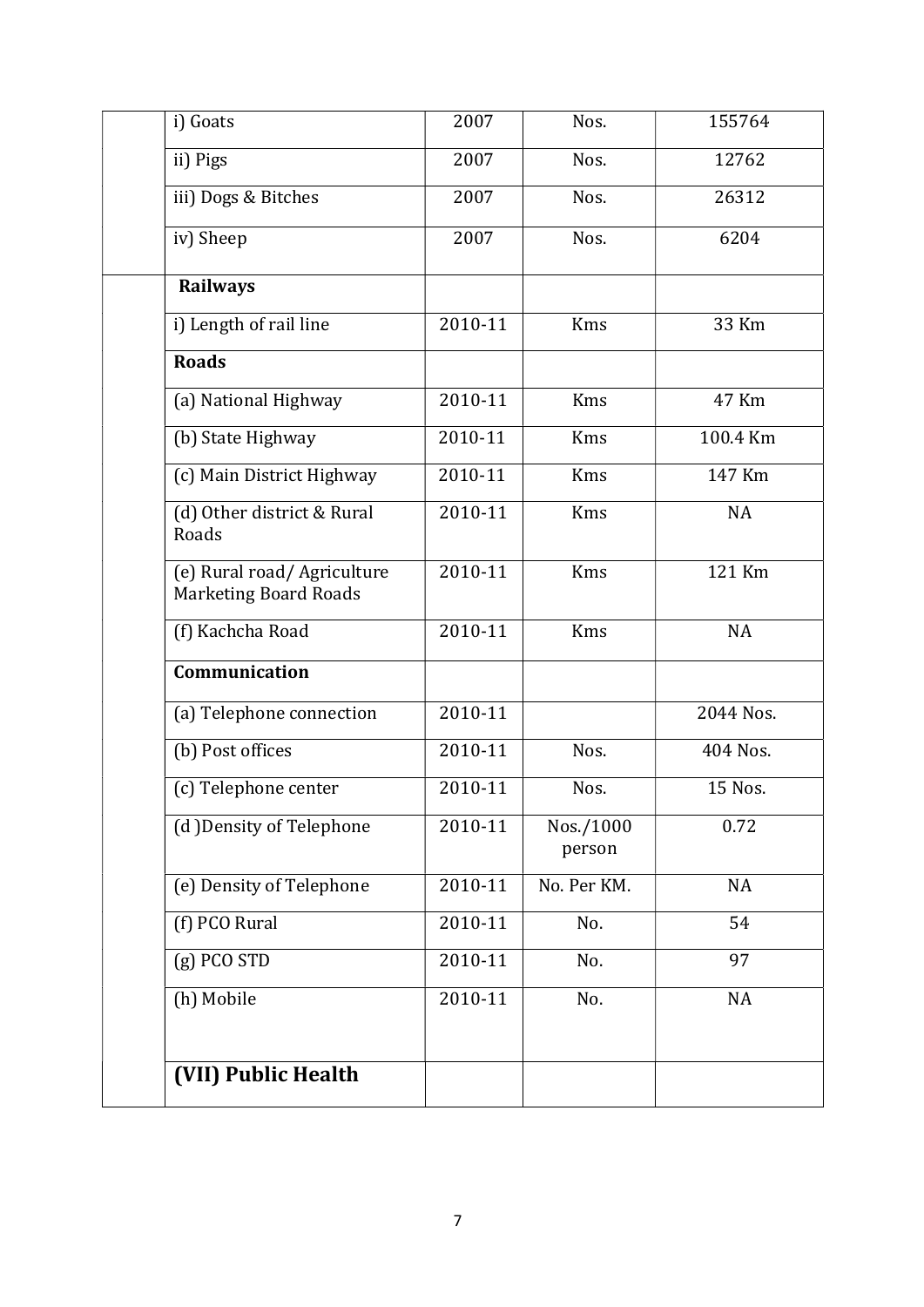| (a) Allopathic Hospital          | 2010-11 | No.  | 01        |
|----------------------------------|---------|------|-----------|
| (b) Beds in Allopathic           |         | No.  | 270       |
| hospitals                        |         |      |           |
| (c) Ayurvedic Hospital           |         | No.  | Nil       |
|                                  |         | No.  | Nil       |
| (d) Beds in Ayurvedic            |         | No.  | Nil       |
| hospitals                        |         |      |           |
| (e) Unani hospitals              |         | No.  | 03        |
| (f) Community health<br>centers  |         | No.  | 21        |
| (g) Primary health               |         | No.  |           |
| Centers                          |         |      | Nil       |
| (h) Dispensaries                 |         | No.  | 370       |
| (i) Sub Health                   |         | No.  | <b>NA</b> |
| Centers<br>(j) Private hospitals |         | No.  |           |
|                                  |         |      | 03        |
| (k) Referral Hospital            |         | No.  | 02        |
|                                  |         |      |           |
| (l) Sub-Division                 |         |      |           |
| Hospital                         |         |      |           |
| (VIII) Banking                   |         |      |           |
| commercial                       |         |      |           |
|                                  |         |      |           |
| (a) Commercial Bank              |         | Nos. | 79        |
| (b) Rural Bank                   |         | Nos. | 66        |
| Products                         |         |      |           |
| (c) Co-Operative                 |         | Nos. | 12        |
| bank products                    |         |      |           |
| (d) PLDB Branches                |         | Nos. | Nil       |
|                                  |         |      |           |
| (IX) Education                   |         |      |           |
| (a) Primary school               |         | Nos. | 1521      |
| (b) Middle schools               |         | Nos. | 408       |
| (c) Secondary & senior           |         | Nos. | 141       |
| secondary schools                |         |      |           |
|                                  |         |      |           |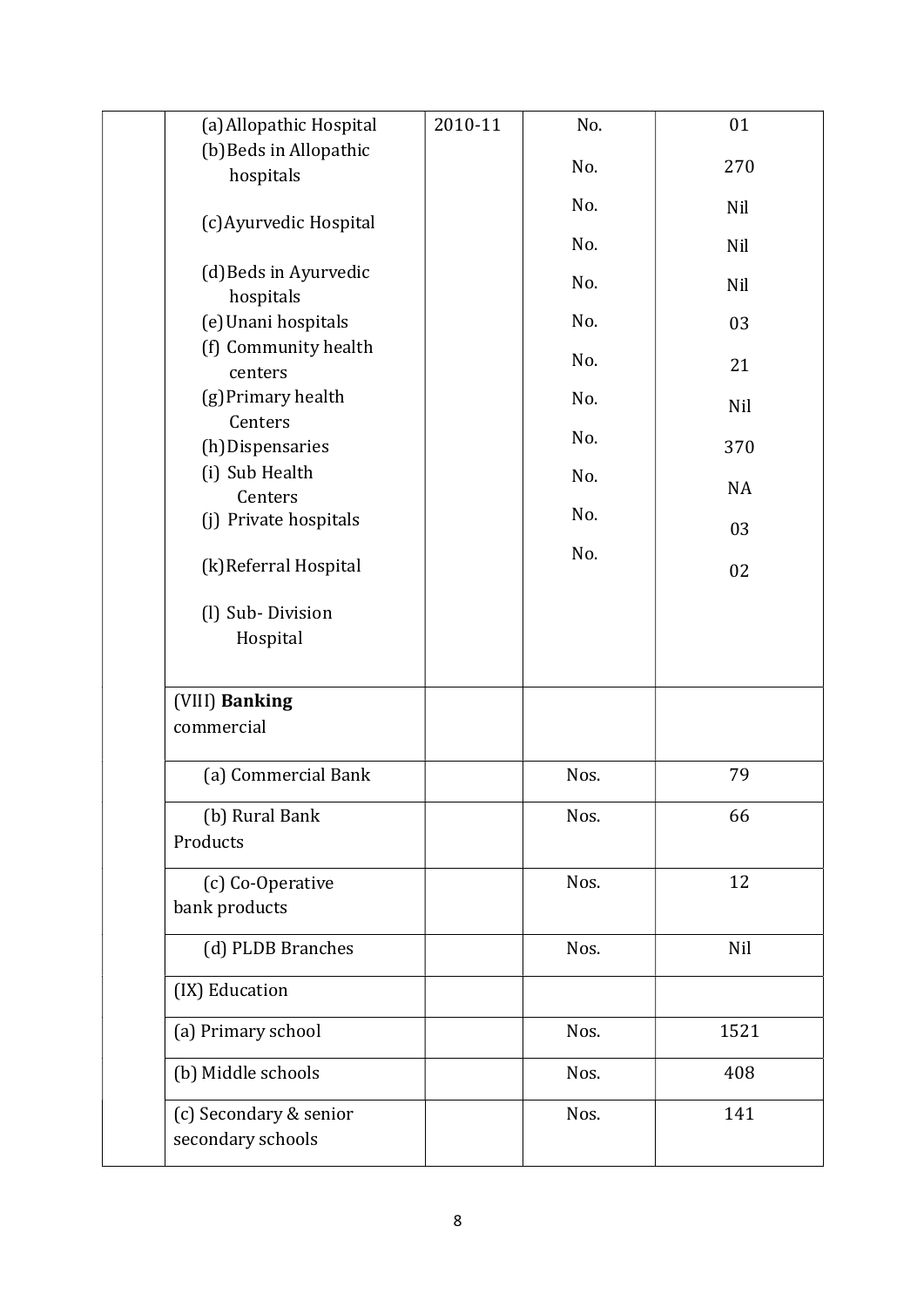| (d) Colleges             | Nos. | 02  |
|--------------------------|------|-----|
| (e) Technical University | Nos. | Nil |

## 2.1 Existing Status of Industrial Areas in the District Nalanda

| S.<br>No.    | Name of Ind.<br>Area | Land<br>acquired<br>$(\text{In})$<br>hectare) | Land<br>developed<br>$(\ln$<br>hectare) | Prevailing<br><b>Rate Per</b><br>Sqm<br>(In Rs.) | <b>No</b><br>of<br><b>Plots</b> | No of<br>allotted<br><b>Plots</b> | No of<br><b>Vacant</b><br><b>Plots</b> | No. of Units<br>in<br><b>Operation</b> |
|--------------|----------------------|-----------------------------------------------|-----------------------------------------|--------------------------------------------------|---------------------------------|-----------------------------------|----------------------------------------|----------------------------------------|
| $\mathbf{1}$ | <b>Bihar Sharif</b>  | 10.60                                         | 5.05                                    | 425.00                                           | 60                              | 56                                | 4                                      | 31                                     |

Source:- BIADA

## 3. INDUSTRIAL SCENERIO OF NALANDA

#### 3.1 Industry at a Glance

| Sr<br>No | Head                                                                               | Unit    | Particulars |
|----------|------------------------------------------------------------------------------------|---------|-------------|
| 1.       | REGISTERED INDUSTRIAL UNIT                                                         | NO.     | 3253        |
| 2.       | TOTAL INDUSTRIAL UNIT                                                              | NO.     | 5258        |
| 3.       | REGISTERED MEDIUM & LARGE UNIT                                                     | NO.     | <b>NIL</b>  |
| 4.       | ESTIMATED AVG. NO. OF DAILY<br>WORKER EMPLOYED IN SMALL<br><b>SCALE INDUSTRIES</b> | NO.     | 3.05        |
| 5.       | EMPLOYMENT IN LARGE AND<br><b>MEDIUM INDUSTRIES</b>                                | NO.     | <b>Nil</b>  |
| 6.       | NO. OF INDUSTRIAL AREA                                                             | NO.     | 01          |
| 7.       | TURNOVER OF SMALL SCALE IND.                                                       | IN LACS | 5040        |
| 8.       | TURNOVER OF MEDIUM & LARGE<br><b>SCALE INDUSTRIES</b>                              | IN LACS | Nil         |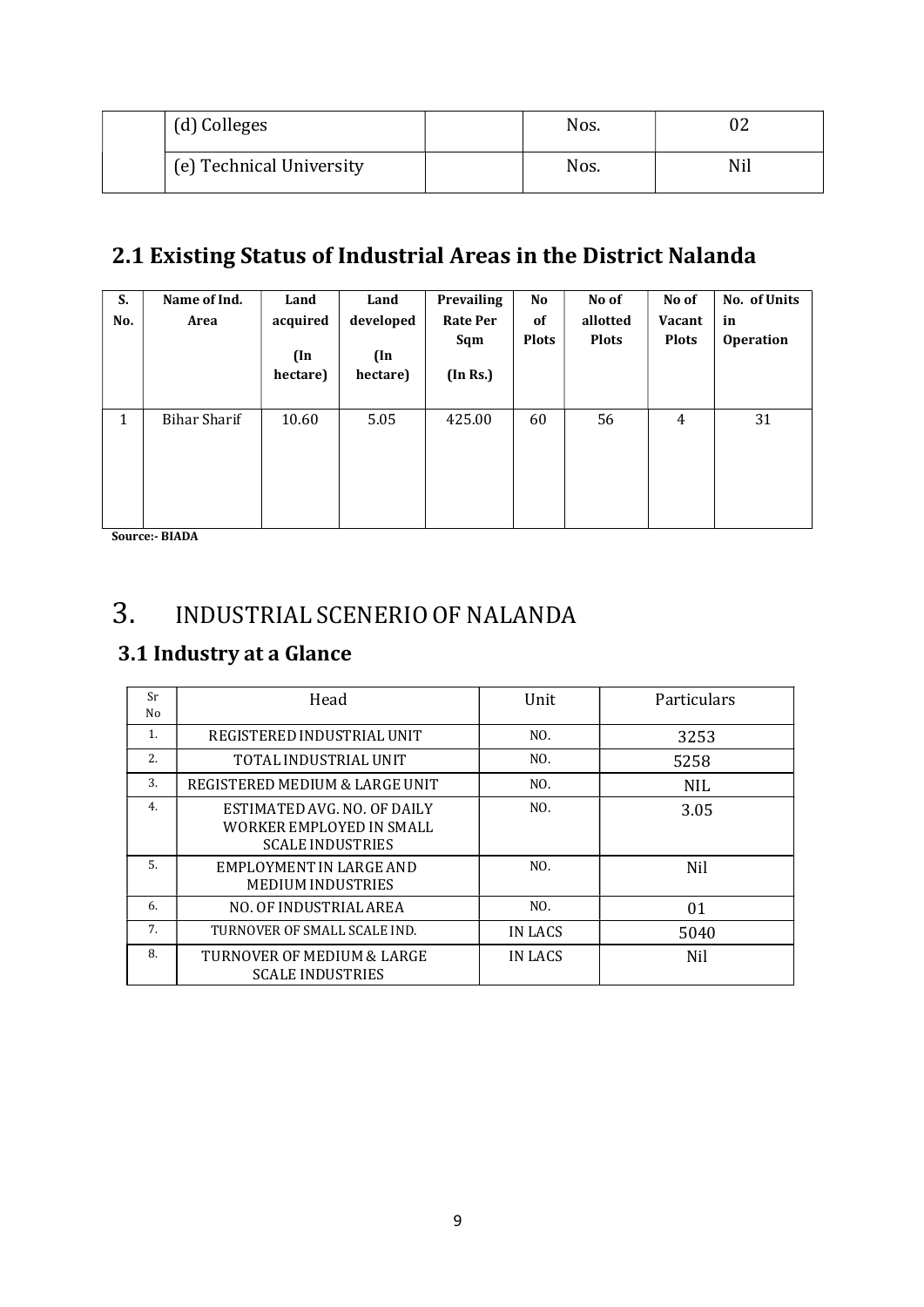#### 3.2 YEAR WISE TREND OF UNITS REGISTERED

|       | <b>YEAR</b>  | <b>NUMBER OF</b><br><b>REGISTERED</b><br><b>UNITS</b> | <b>EMPLOYMENT</b> | <b>INVESTMENT</b><br>(lakh Rs.) |
|-------|--------------|-------------------------------------------------------|-------------------|---------------------------------|
| Up to | 2000         | 867                                                   | 3424              | 565.26                          |
|       | 2000-01      | 265                                                   | 500               | 55.52                           |
|       | 2001-2002    | 280                                                   | 499               | 129.28                          |
|       | 2002-03      | 280                                                   | 661               | 138.92                          |
|       | 2003-04      | 245                                                   | 496               | 46.93                           |
|       | 2004-05      | 107                                                   | 265               | 44.95                           |
|       | 2005-06      | 176                                                   | 432               | 99.17                           |
|       | 2006-07      | $\overline{127}$                                      | $\overline{267}$  | 61.93                           |
|       | 2007-08      | 122                                                   | 432               | 76.92                           |
|       | 2008-09      | 151                                                   | 616               | 340.49                          |
|       | 2009-10      | 122                                                   | 599               | 242.24                          |
|       | $2010 - 11$  | 111                                                   | $\overline{516}$  | 192.22                          |
|       | $2011 - 12$  | 182                                                   | 1075              | 1835.11                         |
|       | 2012-13      | $- -$                                                 | --                | $-$                             |
|       | 2013-14      | 136                                                   | 977               | 2951.59                         |
|       | $2014 - 15$  | 65                                                    | 406               | 641.30                          |
|       | 2015-16      | 22                                                    | 216               | 565.57                          |
|       | 2016-17      | 4785                                                  | $- -$             | ----                            |
|       | <b>Total</b> | 3258                                                  | 11381             | 7987.40                         |

Source: DIC Nalanda and DPSR,Nalanda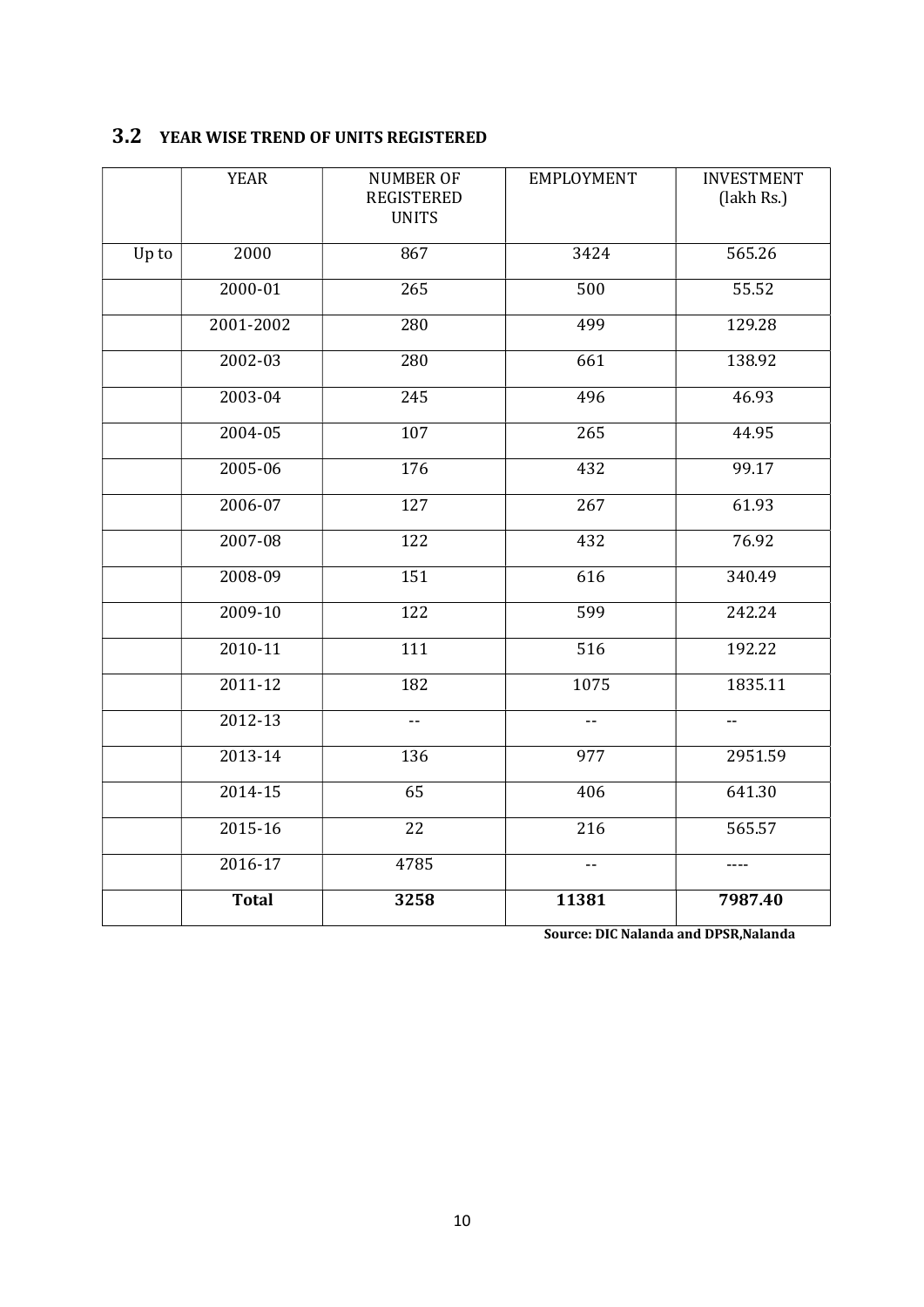#### 3.3 DETAILS OF EXISTING MICRO & SMALL ENTERPRISES AND

#### ARTISAN UNITS IN THE DISTRICT

| NIC CODE<br>NO. | TYPE OF<br><b>INDUSTRY</b>                        | <b>NUMBER</b><br>OF UNITS | <b>INVESTMENT</b><br>(Lakh Rs.) | <b>EMPLOYMENT</b> |
|-----------------|---------------------------------------------------|---------------------------|---------------------------------|-------------------|
| 20              | Agro based                                        | 15                        | 34.52                           | 59                |
| 22              | Soda water                                        | Nil                       | Nil                             | Nil               |
| 23              | Cotton textile                                    | 02                        | 0.98                            | 06                |
| 24.             | Woolen, Silk & Artificial Thread<br>based clothes | 02                        | 4.25                            | 13                |
| 25.             | Jute & jute based                                 | Nil                       | Nil                             | Nil               |
| 26.             | Ready-made<br>garments<br>&<br>embroidery         | 09                        | 9.53                            | 39                |
| 27.             | Wood/wooden based furniture                       | 35                        | 18.19                           | 121               |
| 28.             | Paper & Paper products                            | 09                        | 14.33                           | 38                |
| 29.             | Leather based                                     | 21                        | 21.34                           | 119               |
| 31.             | Chemical/Chemical based                           | Nil                       | Nil                             | Nil               |
| 30.             | Rubber, Plastic & petro based                     | $\overline{01}$           | 0.50                            | $\overline{2}$    |
| 32.             | Mineral based                                     | 07                        | 144.2                           | 56                |
| 33.             | Metal based (Steel Fab.)                          | $\overline{04}$           | $\frac{3}{30.47}$               | $\overline{22}$   |
| 35.             | <b>Engineering units</b>                          | 45                        | 100.76                          | 200               |
| 36.             | Electrical machinery and transport equipment      | $\overline{05}$           | 10.8                            | 19                |
| 97.             | Repairing & servicing                             | 43                        | 82.33                           | 157               |
| 01.             | Others                                            | 169                       | 5268.03                         | 164<br>8          |
|                 | Total                                             | 405                       | 5993.57                         | 2674              |

Source: DIC, Nalanda, Bihar

#### 3.4 Large Scale Industries / Public Sector undertakings

List of the units in Industrial Area, Biharsharif, Nalanda & Near By Area-- Nil

3.5 Major Exportable Item :- Jhula (Kanhaiyaganj, Ekangersarai, Nalanda)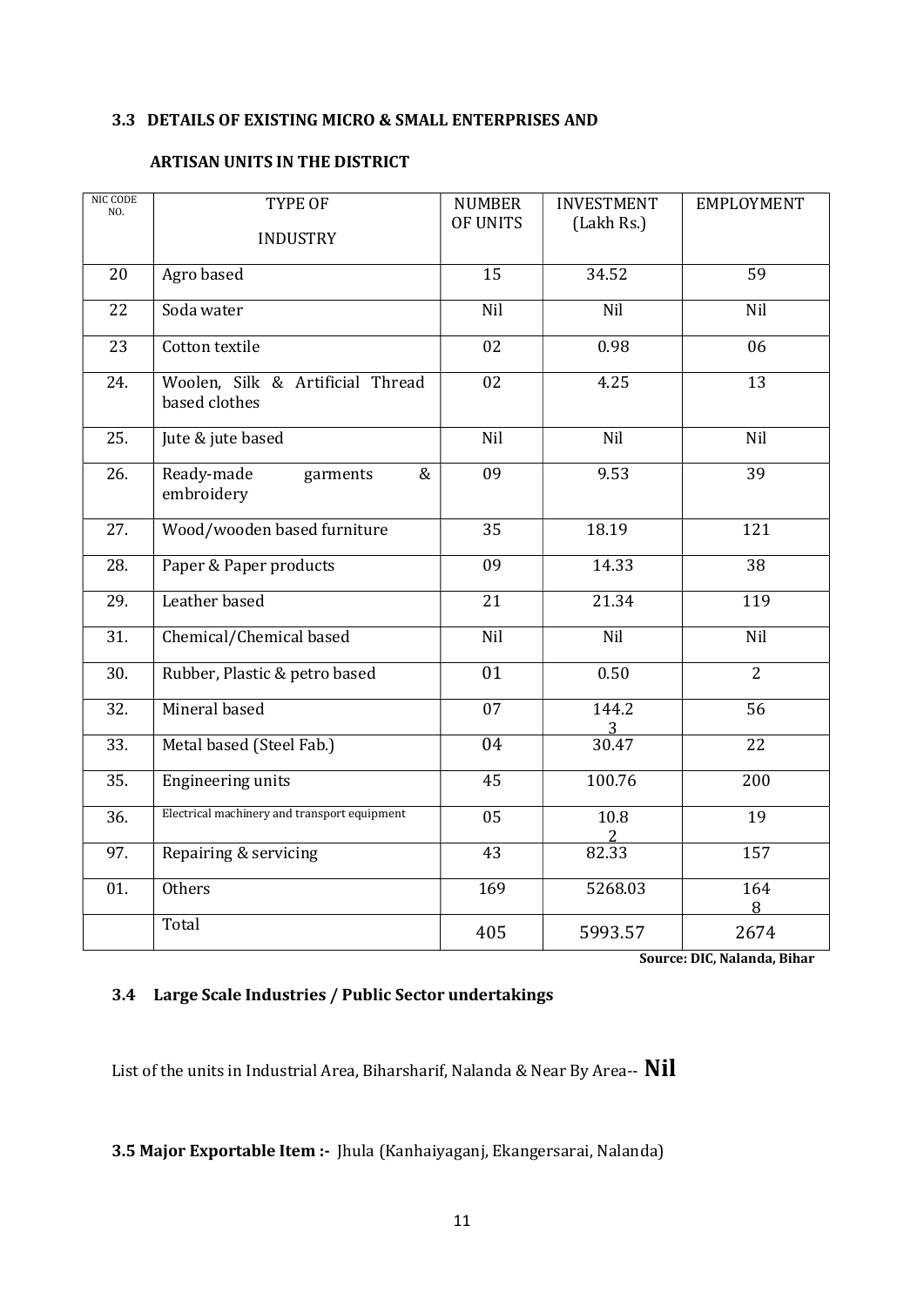3.6 Growth Trend:- Due to awareness general masses, the growth of consumable items (Food, Chemical, Cosmetic, & Electronics) are increasing very low.

#### 3.7 Vendorisation / Ancillarisation of the Industry:- Nil

#### 3.8. Medium Scale Enterprises

#### 3.8.1 List of the units in Biharsharif, Nalanda & Near By Area:- Nil

3.8.2 Major Exportable Item:- Jhula

#### 3.9 Service Enterprises

3.9.2 Potentials areas for service industry:- Automobile, Electronic Items, Computer Hardware maintenance, DTP and Screen Printing, Cutting and Tailoring, AC Repairing & Servicing, etc. 43 such units are working.

#### 3.10 Potential for new MSMEs :-

Agriculture based: Agriculture Equipment-Noorsarai; Maize, Potato, Rice **Industries** 

Demand based: Software, Hardware

#### 4. Existing Clusters of Micro & Small Enterprise

#### 4.1 DETAIL OF MAJOR CLUSTERS:-

- 1. Footwear Cluster at Moratalab,Biharsharif
- 2. Silaw Cluster, Silaw, Nalanda
- 3. Jhula Clsuter, Kanhaiganj, Nalanda
- 4. Agriculture Implements- Noorsarai, Nalanda
- 5. Mushroom Cluster- Chandi, Nalanda
- 6. Honey Bee Cluster- Chandi, Nalanda

4.1.1 Manufacturing Sector: - Footwear Cluster at Moratalab, Biharsharif, Jhula, Kanhaiganj, Nalanda and Agriculture Implements Cluster- Noorsarai, Nalanda.

4.1.2 Service Sector :- Khaja Cluster, Silaw, Nalanda, Honey Bee Cluster-Chandi, Nalanda and Mushroom Cluster- Chandi, Nalanda.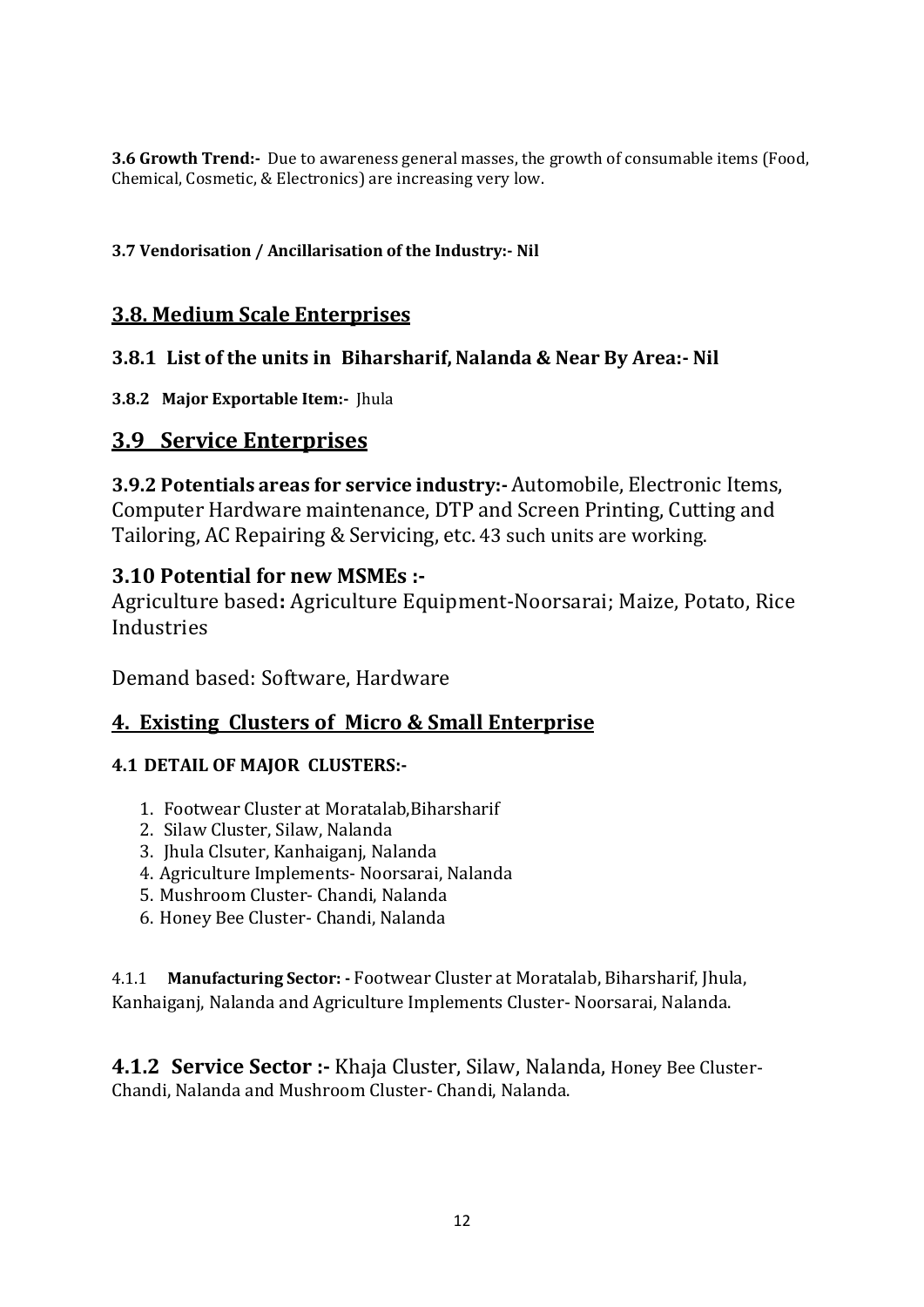### 4.2 Details for Identified cluster

4.2.1 Name of the cluster :- Silaw Ka khaja, Silaw

| $\mathbf{1}$   | Principal Products Manufactured<br>in the Cluster | Khaja Sweets                                                                                                  |
|----------------|---------------------------------------------------|---------------------------------------------------------------------------------------------------------------|
| $\overline{2}$ | Name of the SPV                                   | No SPV, Contact Person-Sanjay Lal<br>Mob:- 09097885135                                                        |
| 3              | No. of functional units in the<br>clusters        | 31                                                                                                            |
| 4              | Turnover of the Clusters                          | 983.00 Lakhs                                                                                                  |
| 5              | Value of Exports from the<br>Clusters             | Nil                                                                                                           |
| 6              | <b>Employment in Cluster</b>                      | 152                                                                                                           |
| $\overline{7}$ | Average investment in plant &<br>Machinery        | <b>NA</b>                                                                                                     |
| 8              | Major Issues / requirement                        | Packaging, Export Marketing                                                                                   |
| 9              | Presence of capable institutions                  | <b>NIL</b>                                                                                                    |
| 10             | <b>Thrust Areas</b>                               | Latest Technology and Export Marketing and<br>Packaging                                                       |
| 11             | Problems & constraints                            | Using Traditional Technology and they need<br>latest<br>Technology<br>have<br>Financial<br>and<br>Constraints |

Present status of the cluster:- Working. Deptt. of Industries submitted on line application for DSR under MSE-CDP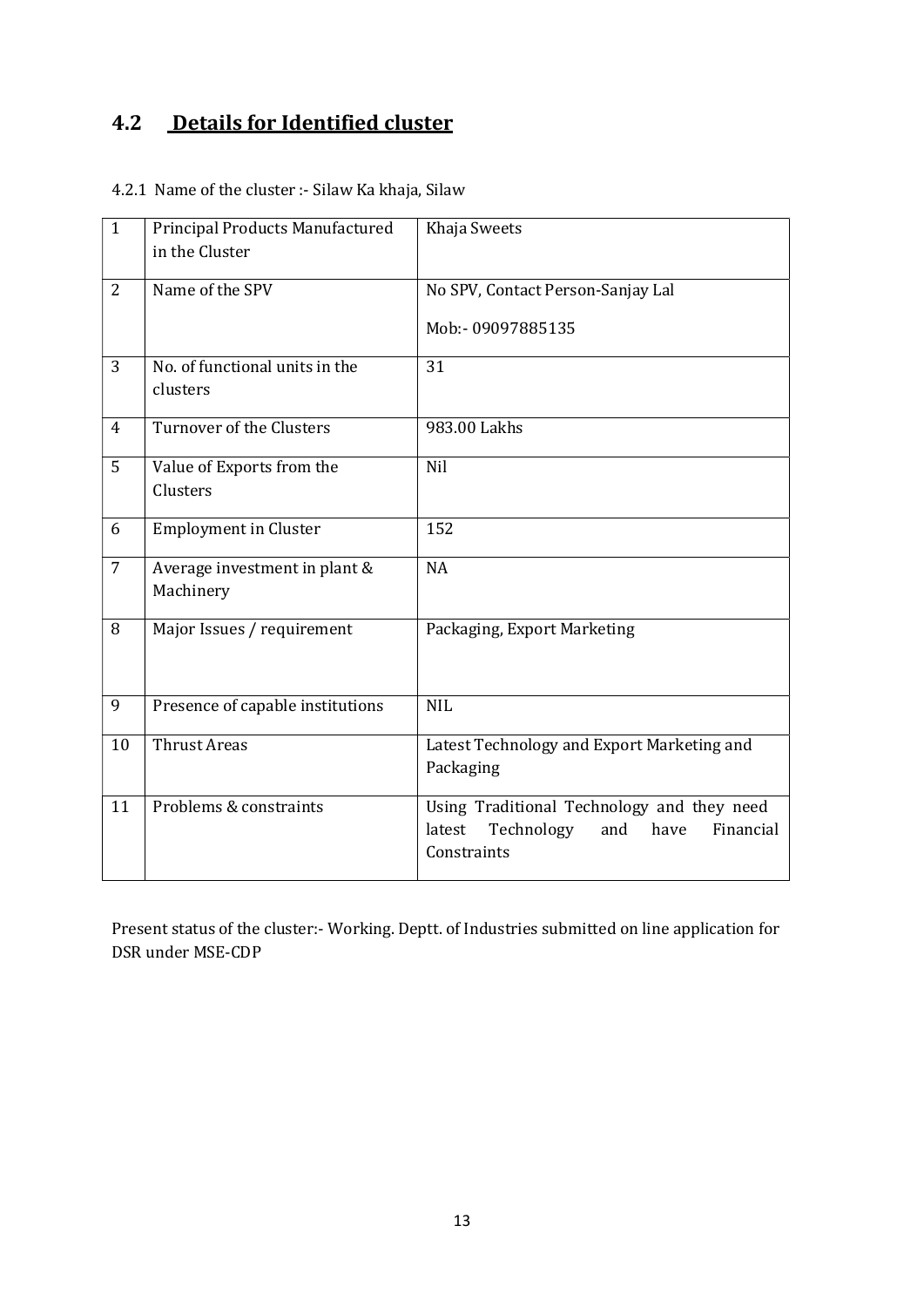| $\mathbf{1}$   | Principal Products Manufactured<br>in the Cluster | <b>Footwear Cluster</b>                                           |
|----------------|---------------------------------------------------|-------------------------------------------------------------------|
| $\overline{2}$ | Name of the SPV                                   | No SPV, Contact Person - Binaya Das<br>Mob:- 09631549034          |
| 3              | No. of functional units in the<br>clusters        | 35                                                                |
| 4              | Turnover of the Clusters                          | 252.00 Lakhs                                                      |
| 5              | Value of Exports from the<br>Clusters             | Nil                                                               |
| 6              | <b>Employment in Cluster</b>                      | 140                                                               |
| $\overline{7}$ | Average investment in plant &<br>Machinery        | 60,000/- per Unit                                                 |
| 8              | Thrust Area                                       | Latest Technology and National and<br><b>International Market</b> |
| 9              | <b>Access to Export Market</b>                    | <b>NA</b>                                                         |

 $\overline{\phantom{a}}$ 

#### 4.2.2 Name of the cluster :- Footwear Cluster, Moratalab

Current status of cluster: Soft intervention partially completed. MSE-CDP scheme modified.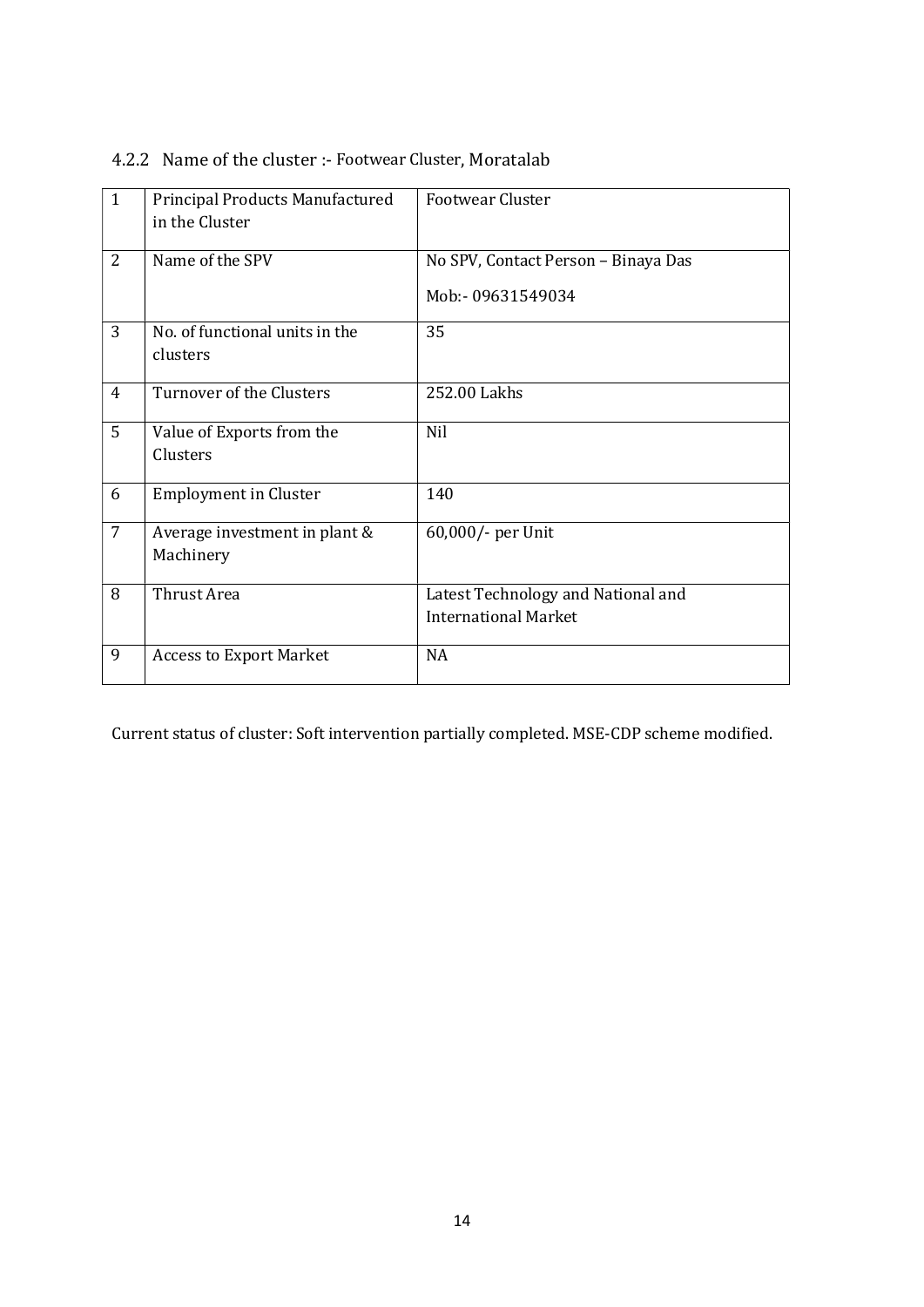#### 5. General issues raised by industry association during the course of meeting

President, Nalanda Chamber of Commerce along with delegates had meeting with GM, DIC and raised certain points like Supply of regular Electricity and Financial Problems with Banks.

#### 6. STEPS TO SET UP MSMEs

Following are the brief description of different agencies for rendering assistance to the entrepreneurs.

| S.No | <b>Type of assistance</b>                                                                                                                     | Name and address of<br>agencies                                                       |
|------|-----------------------------------------------------------------------------------------------------------------------------------------------|---------------------------------------------------------------------------------------|
| 1.   | Provisional Registration Certificate<br>(EM-1) & Permanent Registration<br>Certificate (EM-II)                                                | District Industries Centre                                                            |
| 2.   | Identification of Project Profiles, techno-<br>economic and managerial consultancy<br>services, market survey and economic<br>survey reports. | District Industries Centre<br>and MSME-Development<br>Institute                       |
| 3.   | Land and Industrial shed                                                                                                                      | <b>Bihar Industrial Area</b><br><b>Development Authority</b>                          |
| 4.   | <b>Financial Assistance</b>                                                                                                                   | <b>All Nationalised Bank</b>                                                          |
| 5.   | For raw materials under Govt. Supply                                                                                                          | <b>National Small Industries</b><br>Corporation                                       |
| 6.   | Plant and machinery under hire / purchase<br>basis.                                                                                           | <b>NSIC</b>                                                                           |
| 7.   | Power/Electricity                                                                                                                             | <b>Bihar Electricity Board</b>                                                        |
| 8.   | Technical Know-how.                                                                                                                           | DIC, MSME-Development<br><b>Institute and Private</b><br>Consultant                   |
| 9.   | Quality & Standard                                                                                                                            | <b>Bureau of Indian</b><br>Standards, Q - Mark                                        |
| 10.  | Marketing / Export Assistance                                                                                                                 | MSME-Development<br>Institute, State<br><b>Government and Export</b><br>Council, NSIC |